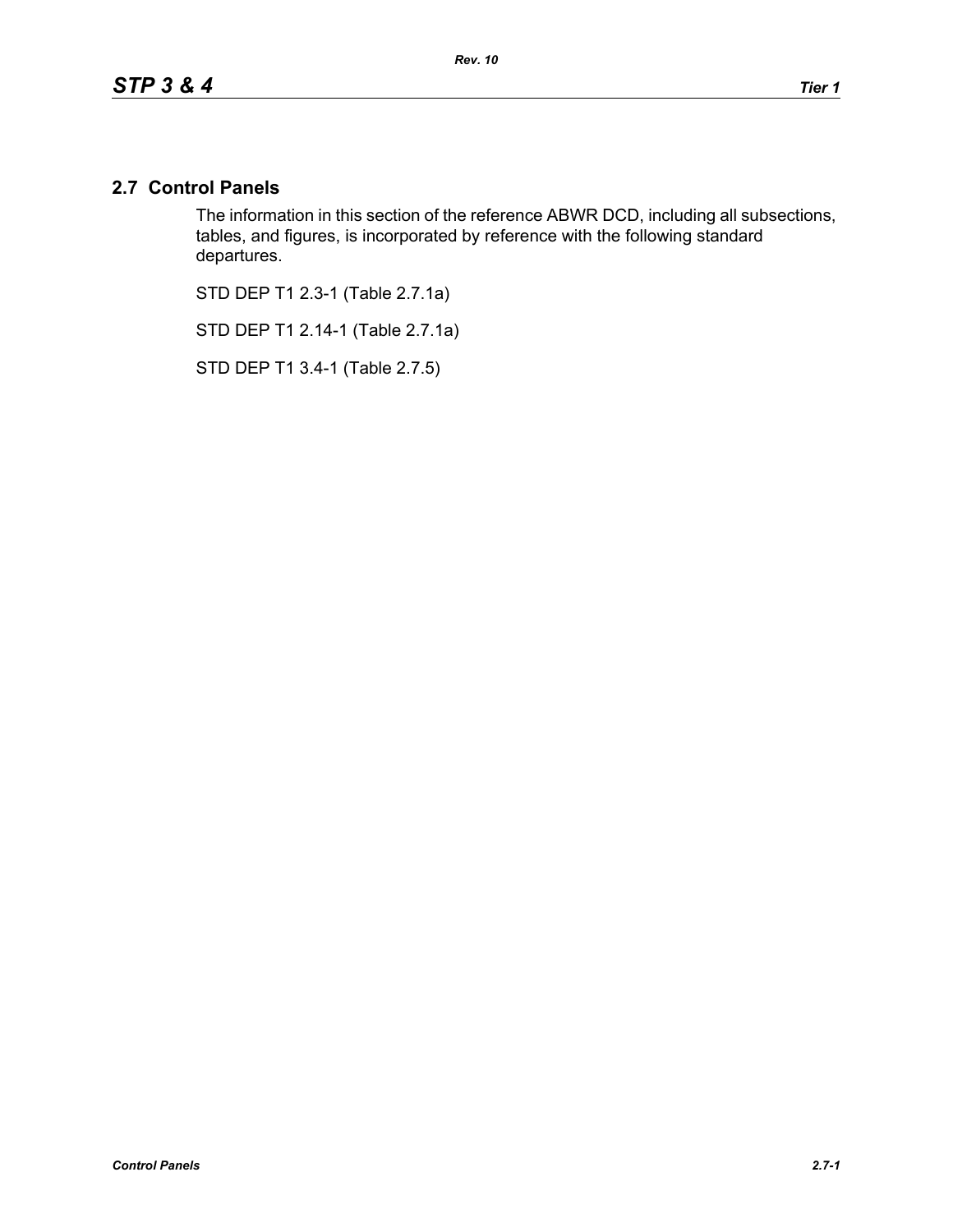| RPS Div. II Trip Reset Switch                         |                                                           |                                 |  |
|-------------------------------------------------------|-----------------------------------------------------------|---------------------------------|--|
|                                                       | Div. I Manual ADS Channel 1<br><b>Initiation Switch</b>   | <b>FGS (B) Control Switch</b>   |  |
| RPS Div. III Trip Reset Switch                        | Div. I Manual ADS Channel 2<br><b>Initiation Switch</b>   | <b>FGS (C) Control Switch</b>   |  |
|                                                       | <b>B. Fixed Position Displays</b>                         |                                 |  |
| <b>Reactor Thermal Power</b>                          | Emergency Diesel Generator (A)<br><b>Operating Status</b> | <b>FCS (B) Operating Status</b> |  |
| MSIV Position Status (Inboard And<br>Outboard Valves) | Emergency Diesel Generator (B)<br><b>Operating Status</b> | <b>FCS (C) Operating Status</b> |  |
| Main Steamline Radiation                              | <b>Primary Containment Water Level</b>                    | Time                            |  |
|                                                       | <b>C. Fixed Position Alarms</b>                           |                                 |  |
| <b>Main Steam Line Radiation High</b>                 | <b>RWCU System Status</b>                                 | <b>RCW Radioactivity High</b>   |  |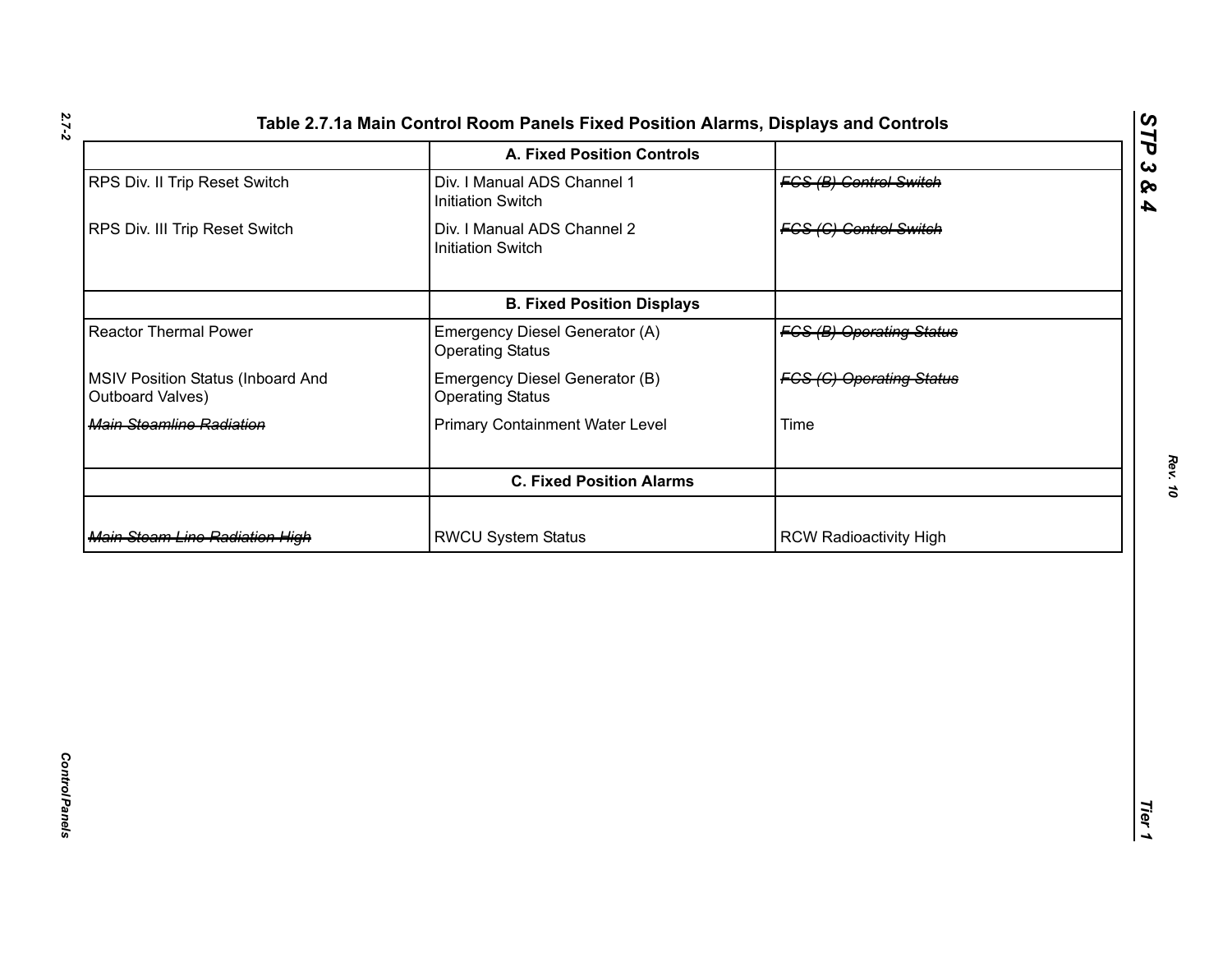# **2.7.5** *Multiplexing System* **Data Communication**

The Design Description is replaced in its entirety with the following.

STD DEP T1 3.4-1

## *Design Description*

The Data Communication functions are defined through the Essential Communication Functions (ECFs) and the Non-Essential Communication Functions (NECFs). The ECFs are accomplished as a part of the safety related I&C systems and equipment that make up Safety System Logic and Control (SSLC). The NECFs are performed through a plant wide, distributed network identified as the Plant Data Network (PDN) system. The PDN supports the communication functions of the non-safety related I&C systems and other plant data and information systems.

## *Essential Communication Functions (ECF)*

The ECFs support the control and monitoring of the plant protection and safety systems. The ECFs are implemented through the use of divisionally dedicated networks and/or data links provided with the safety related digital system platforms. Some of the platforms use data links only and some of the platforms use a combination of both data links and networks. The networks and data links provide remote and local communication between the safety system modules. Information from remote units, typically input and output signals and digital based controllers, is sent to equipment that processes the data according to the system logic functions to determine the control output signals. The system signal inputs and outputs of the controllers connect to the process sensors and discrete devices located within the plant. The resulting control signals are sent back to the remote controllers, which distribute the signals to the final control elements of the supported systems. In addition, the dedicated networks and data links support the acquisition and transmission of safety-related signals for display and recording.

Data communication is provided between redundant safety related divisions to support coincident logic functions. The data communication is implemented through fiber optic based data links to ensure interdivisional isolation. All communication is checked to prevent a division from impacting the performance of other divisions.

The equipment implementing the ECFs is classified as Class 1E safety-related.

The ECFs are implemented through dedicated equipment in each of the divisions, with no direct electrical interconnections among divisions. Each division of equipment has independent control of data acquisition and transmission. System timing is asynchronous among the divisions, so that timing and clock signals are independent of each other and only influence data transmission functions within that division. The ECFs are implemented with a deterministic communications protocol.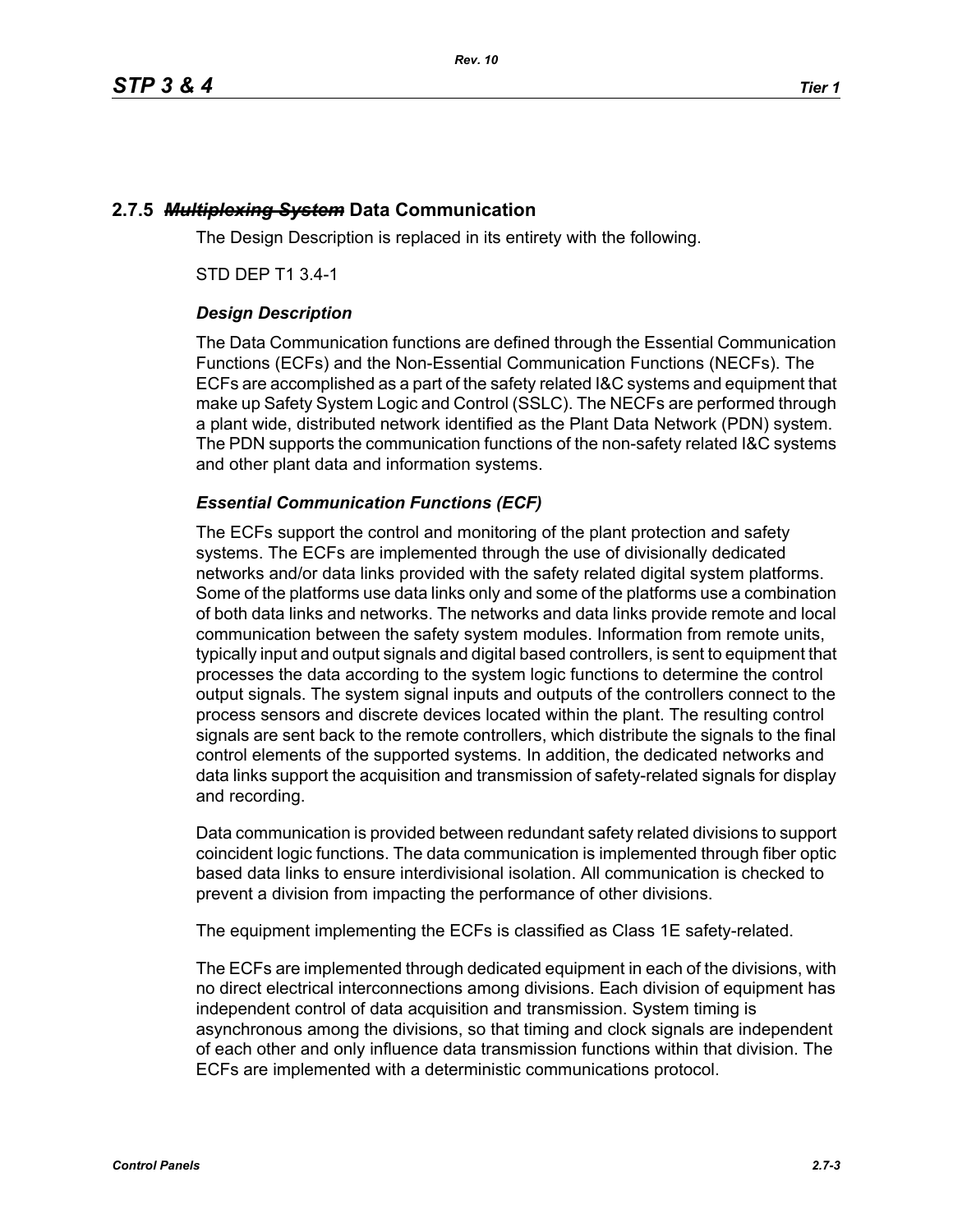The ECFs for remote units within a division are implemented with redundant transmission paths and communication modules. The ECFs utilize self-diagnostics to detect a transmission path or communication module failure.

Data communication from safety-related to non-safety related systems or devices is isolated through the use of an isolating transmission medium and buffering devices. Data cannot be transmitted from the non-safety side to safety related equipment when the equipment is in service.

Self diagnostics monitor the operation of the ECFs. The equipment implementing the ECFs in each of the four divisions is powered from its respective division's uninterruptible Class 1E power. Independence is provided between Class 1E divisions, and also between Class 1E division and non-Class 1E equipment.

The equipment implementing the ECFs is located in the Reactor Building, the Control Building and the Ultimate Heat Sink (UHS).

The ECFs are monitored within each system and have the following alarms and displays in the main control room:

Inoperative indication for equipment implementing the ECFs.

Individual communication channel availability for each division.

Display of data transmission parameters and display and control of off-line self-test functions.

### *Non-Essential Communication Functions (NECFs)*

The NECFs support the data communications for non-safety-related plant functions. The NECFs are implemented through the use of a distributed Plant Data Network (PDN) that provides high speed data communications throughout the plant. The PDN provides the physical and logical data communications networks and connectivity to support the non-safety related control and monitoring functions. The PDN supports the acquisition of non-safety-related data from process sensors and discrete devices, connected to remote input and output devices located throughout the plant, and sends the data to the non-safety-related control systems for control function processing. The PDN supports the communication between the control room monitoring, alarm, recording, and display devices, as well as the Emergency Response Facilities data systems. The PDN also provides non-safety-related control signals to the final control and monitoring elements such as valves, motor drives, alarms, monitors and indicators of the interfacing systems.

The equipment implementing the NECFs is redundant.

The equipment implementing the NECFs is classified as non- safety-related, and is powered from non-Class IE uninteruptible power.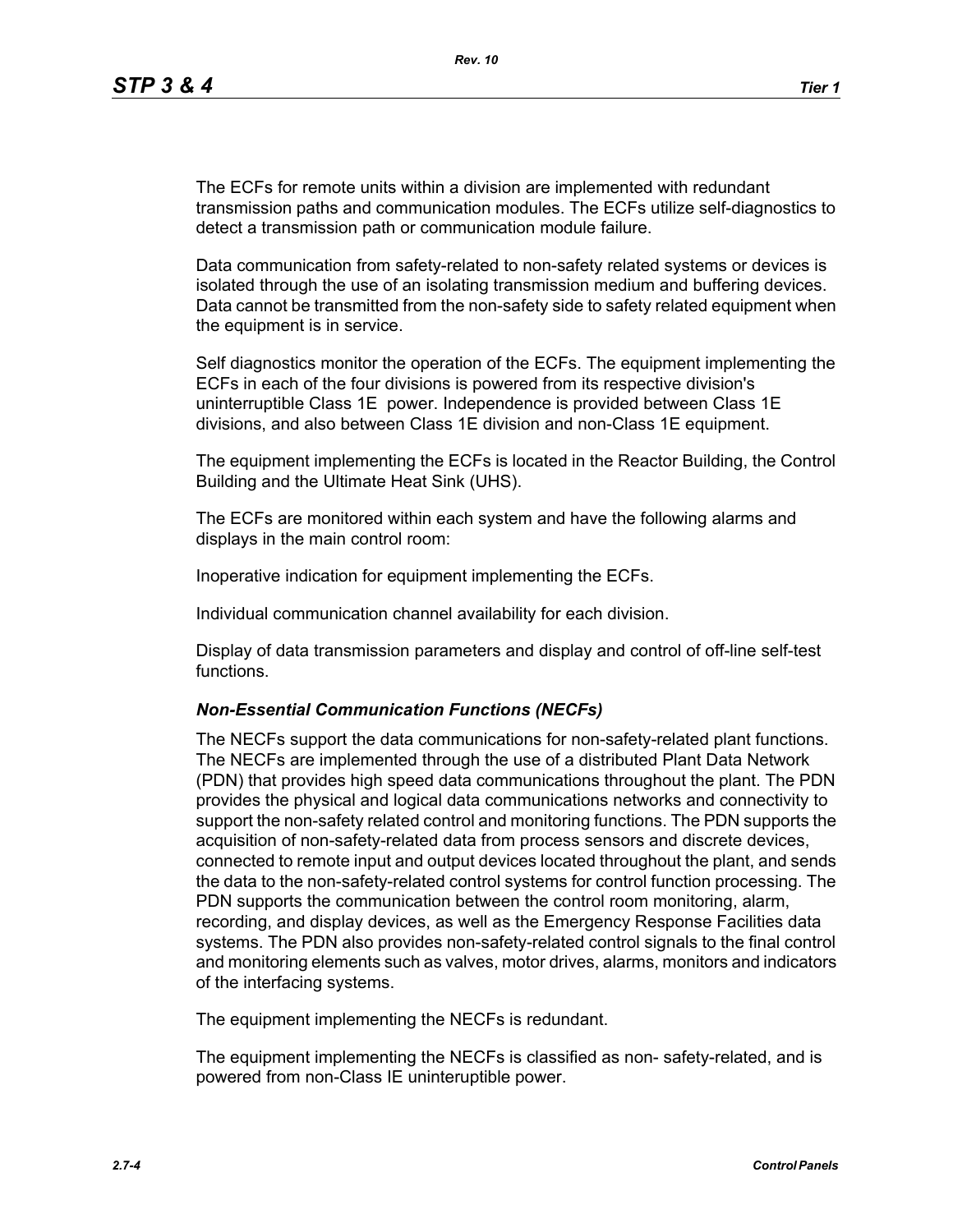## *Inspections, Tests, Analyses and Acceptance Criteria*

*Table 2.7-1 2.7.5 provides a definition of the visual inspections, tests and analyses, together with associated acceptance criteria, which will be undertaken for the EMS* ECFs *and NEMS* NECFs*.*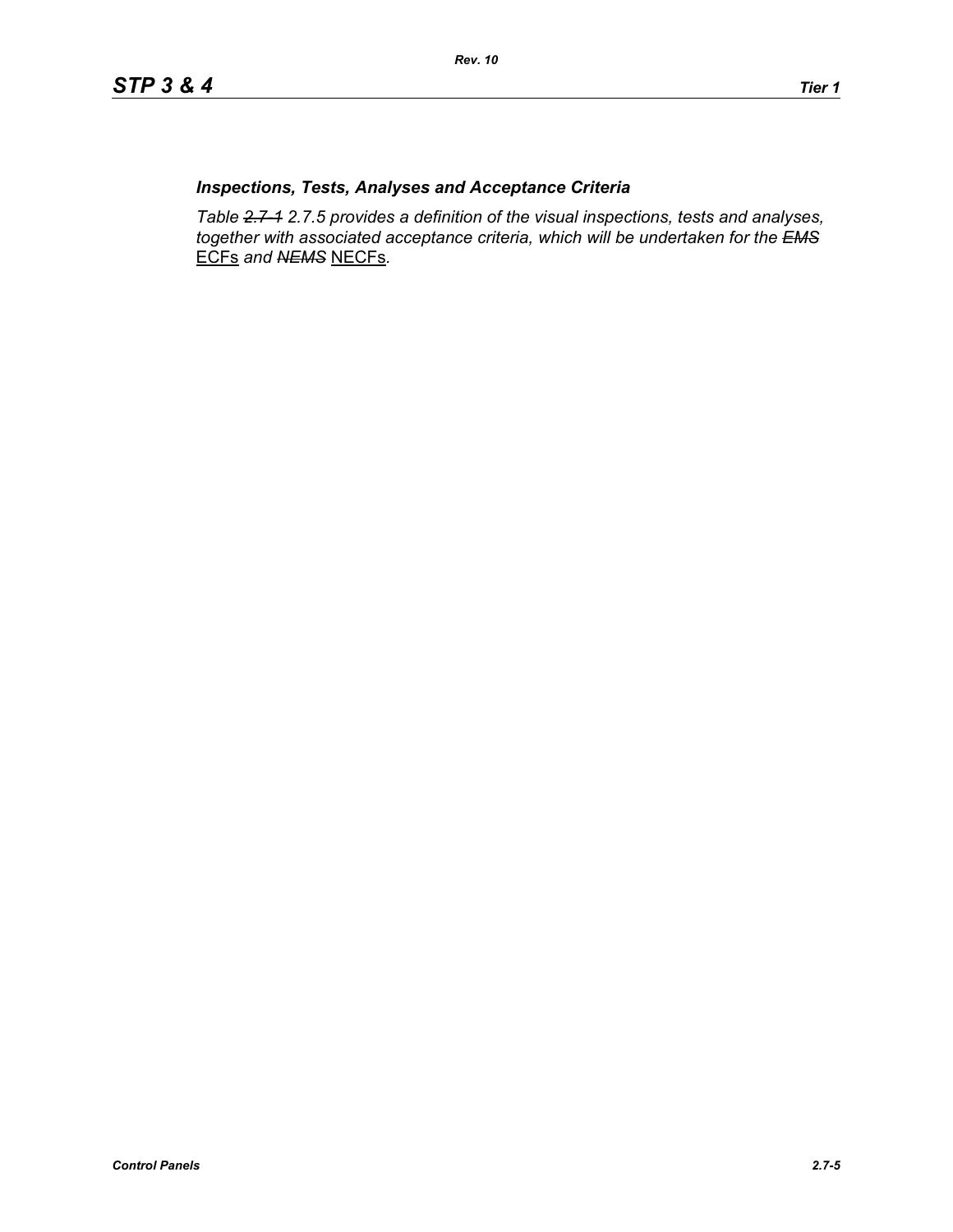| Table 2.7.5 Essential Multiplexing System Data Communication |
|--------------------------------------------------------------|
|                                                              |

|             | <b>Inspections, Tests, Analyses and Acceptance Criteria</b>                                                                                                                                                                                                                                                   |    |                                                                                                                |    |                                                                                                                                                                                                                                                                                                                   |  |
|-------------|---------------------------------------------------------------------------------------------------------------------------------------------------------------------------------------------------------------------------------------------------------------------------------------------------------------|----|----------------------------------------------------------------------------------------------------------------|----|-------------------------------------------------------------------------------------------------------------------------------------------------------------------------------------------------------------------------------------------------------------------------------------------------------------------|--|
|             | <b>Design Commitment</b>                                                                                                                                                                                                                                                                                      |    | <b>Inspections, Tests, Analyses</b>                                                                            |    | <b>Acceptance Criteria</b>                                                                                                                                                                                                                                                                                        |  |
| $1_{\cdot}$ | The equipment comprising the Multiplexing-<br>System providing the ECFs and NECFs is<br>defined in Section 2.7.5.                                                                                                                                                                                             |    | Inspection of the as-built EMS and NEMS<br>equipment implementing the ECFs and<br>the NECFs will be conducted. | 1. | The as-built EMS and NEMS conform<br>equipment implementing the ECFs and<br>NECFs conforms with the description in<br>Section 2.7.5.                                                                                                                                                                              |  |
| 2.          | <b>EMS The ECFs uses use a deterministic</b><br>communications <b>protocolprotocols</b> .                                                                                                                                                                                                                     | 2. | Tests of the <b>EMS ECFs</b> communications<br>protocols will be conducted in a<br>test facility.              | 2. | <b>EMS The ECFs uses use a deterministic</b><br>communications <b>protocol</b> protocols.                                                                                                                                                                                                                         |  |
| 3.          | Data communications from $EMS$ equipment $ 3$ .<br>implementing the ECFs to non-safety-<br>related systems or devices uses use an<br>isolating transmission medium and buffering<br>devices. Data cannot be transmitted from the<br>non-safety-related side to <b>EMS equipment</b><br>implementing the ECFs. |    | Tests on the <b>EMS ECFs data-</b><br>communications will be conducted in a test<br>facility.                  | 3. | <b>EMS communications Equipment</b><br>implementing the ECFs only permits data<br>transfer from the <b>EMS</b> safety-related to the<br>non-safety-related systems or devices.<br>Control or timing signals are not exchanged<br>between <b>EMS</b> safety-related and non-<br>safety-related systems or devices. |  |
|             |                                                                                                                                                                                                                                                                                                               |    |                                                                                                                |    |                                                                                                                                                                                                                                                                                                                   |  |
|             |                                                                                                                                                                                                                                                                                                               |    |                                                                                                                |    |                                                                                                                                                                                                                                                                                                                   |  |

*STP 3 & 4*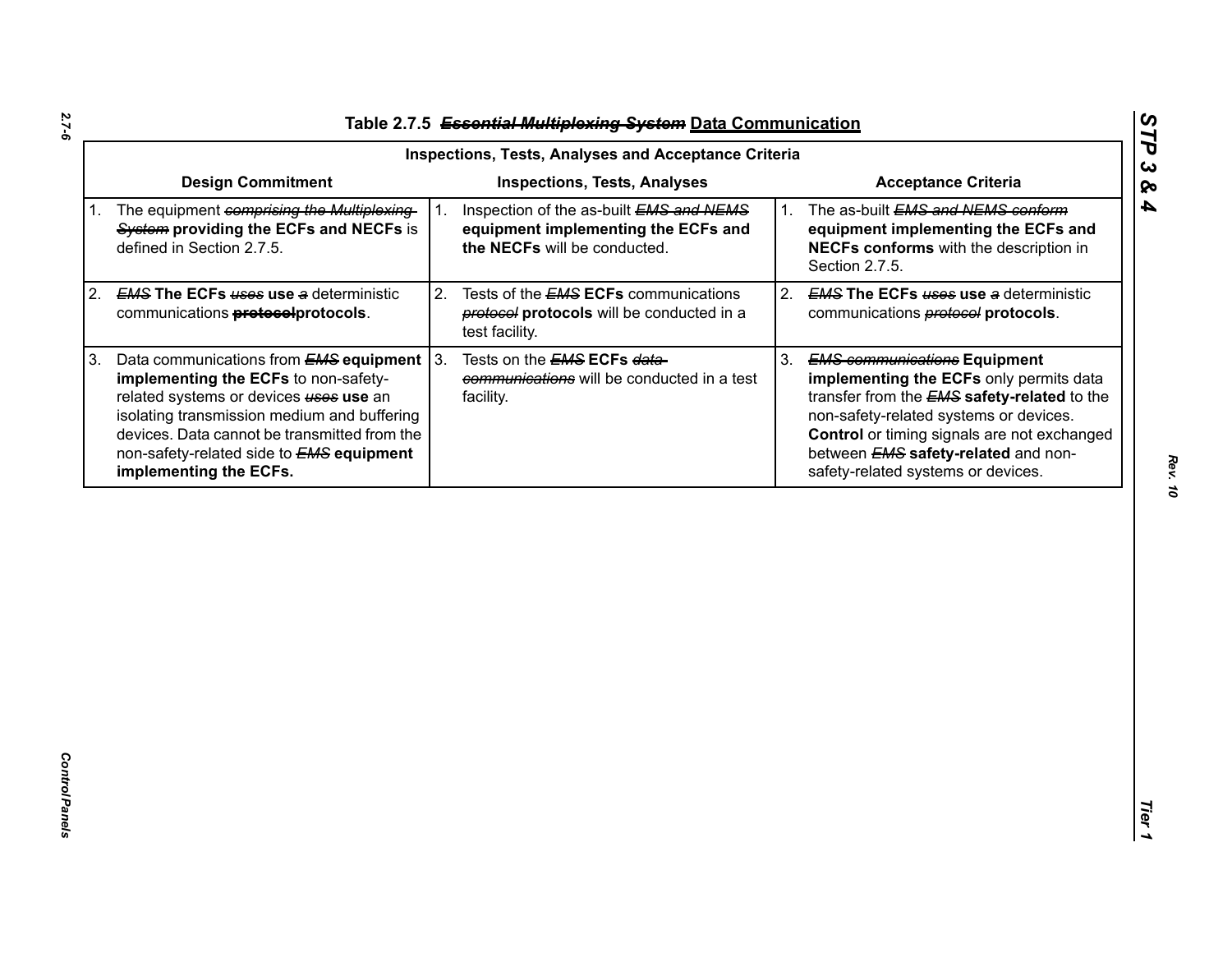|                                                                                                                                                                                                                                                                                                                                                                                                                                                                                                                                                                                                                                                                                                                                                            | <b>Inspections, Tests, Analyses and Acceptance Criteria</b>                                                                                                                                                                                                                                                                                                                                                                                                                                                                                                                                                                                                                             |                                                                                                                                                                                                                                                                       |
|------------------------------------------------------------------------------------------------------------------------------------------------------------------------------------------------------------------------------------------------------------------------------------------------------------------------------------------------------------------------------------------------------------------------------------------------------------------------------------------------------------------------------------------------------------------------------------------------------------------------------------------------------------------------------------------------------------------------------------------------------------|-----------------------------------------------------------------------------------------------------------------------------------------------------------------------------------------------------------------------------------------------------------------------------------------------------------------------------------------------------------------------------------------------------------------------------------------------------------------------------------------------------------------------------------------------------------------------------------------------------------------------------------------------------------------------------------------|-----------------------------------------------------------------------------------------------------------------------------------------------------------------------------------------------------------------------------------------------------------------------|
| <b>Design Commitment</b>                                                                                                                                                                                                                                                                                                                                                                                                                                                                                                                                                                                                                                                                                                                                   | <b>Inspections, Tests, Analyses</b>                                                                                                                                                                                                                                                                                                                                                                                                                                                                                                                                                                                                                                                     | <b>Acceptance Criteria</b>                                                                                                                                                                                                                                            |
| 4. The EMS Equipment implementing the-<br><b>EGFs</b> features automatic self test and<br>automatically reconfigures after detecting<br>accommodates single failure of one-<br>channel (either a cable break or device-<br>failure) within a division. The system returns<br>to ECFs continue normal operation<br>function after reconfiguration the error is-<br>detected with no interruption of data-<br>communication The ECFs utilize self-<br>diagnostics to detect a transmission path<br>or communication module failure. The<br>ECFs for remote units within a division<br>accommodate a single failure (either a<br>cable break or communication module<br>failure), and will contiue to function with<br>no interruption in data communication. | Tests will be conducted on each as built<br>4.<br><b>EMS division of equipment implementing</b><br>the ECFs by individually simulating the<br>following, while simultaneously transmitting<br>and monitoring test data streams:<br>a. a.Single cable break.<br>b. b. Loss of one RMU local area cabinet<br>implementing the ECFs.<br>e. e. Loss of one CMU control area<br>cabinet implementing the ECFs.<br>Tests will be conducted on all as built<br>ECFs for remote units within a division<br>simulating the following while<br>transmitting and monitoring test data<br>streams.<br>Single cable break<br>а.<br>b. Loss of a communication module,<br>such as a fiber optic modem | 4.<br>There is a valid system response<br>generated for each test with no loss of<br><b>EMS</b> essential data communication as a<br>result of the fault. Fault occurrence is<br>identified by the system self-diagnostics<br>and displayed in the main control room. |
| 5. Loss of data communications in a division of<br><b>EMS equipment implementing the ECFs</b><br>does not cause transient or erroneous data<br>to occur at system outputs.                                                                                                                                                                                                                                                                                                                                                                                                                                                                                                                                                                                 | 5.<br>Tests will be performed in one division of<br><b>EMS equipment implementing the ECFs</b><br>at a time. While simulated input signals are<br>being transmitted cable segments in<br>redundant paths will be disconnected and<br><b>EMS the ECFs outputs monitored.</b>                                                                                                                                                                                                                                                                                                                                                                                                             | 5.<br>Data communication is lost without<br>generation of transient or erroneous signals.                                                                                                                                                                             |